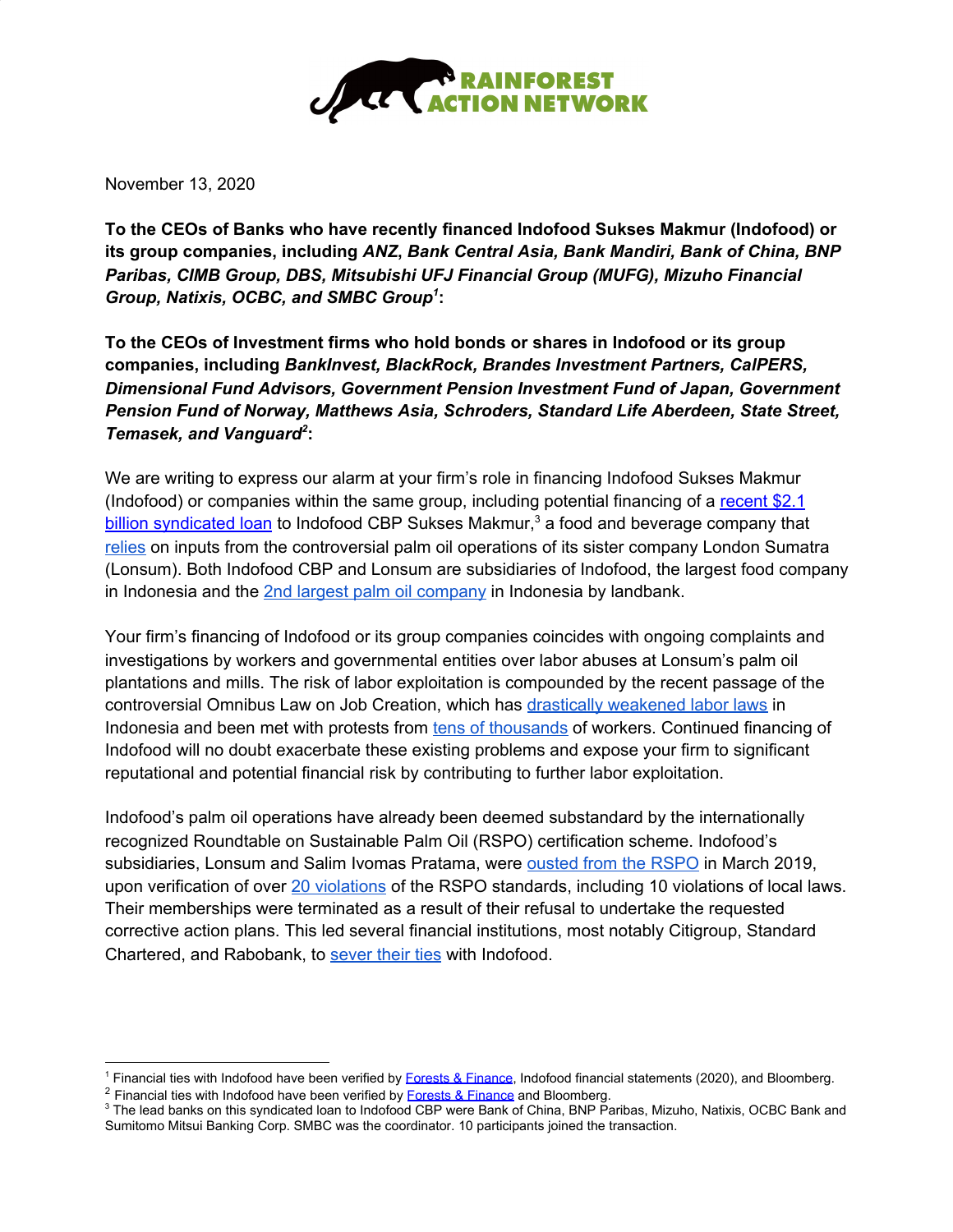Unfortunately, to this date, Lonsum has continued to exploit workers and, according to credible reports by independent workers' union SERBUNDO and OPPUK<sup>4</sup>, is now retaliating against workers that are seeking to protect their rights against Lonsum's exploitative practices. This is evidenced by cases of intimidation, union busting, and erroneous collective bargaining processes, which have all been reported to SERBUNDO and, in turn, to the Indonesian District and Provincial Manpower Agency throughout 2019. Since the COVID-19 outbreak, over five hundred of SERBUNDO's palm oil members on Indofood's plantations have been laid off, the majority without severance benefit. SERBUNDO has been instrumental in documenting labor violations at Indofood plantations, so it is with great concern that 19 of their local branch officers are out of a job as part of the layoffs, critically cutting their capacity to defend and advocate for their members.

The palm oil workers have sought to resist Indofood's exploitation by utilizing the courts and appealing to the local Government, thereby increasing Indofood's exposure to risk. Six lawsuits involving twelve workers were filed by SERBUNDO in February 2020, against Lonsum, with the Medan Industrial Relations Court over arbitrary dismissal, terms of employment, and severance pay.<sup>5</sup> The police have initiated an investigation<sup>6</sup> into the alleged criminal offense of union busting by Lonsum, while SERBUNDO union officers have been subject to forced evictions and forced retirement, the latter which is subject to a separate lawsuit.<sup>7</sup> On November 4, 2020, the Medan Industrial Relations Court came to a decision on the six lawsuits mentioned above. The court partially ruled in favor of workers stating that by law the temporary work agreements of the twelve workers should become permanent and ordered Lonsum to pay the workers their severance pay accordingly, totaling over IDR 500 million (USD 30,000).<sup>8</sup> It is unclear whether Lonsum will appeal the decision.

The Manpower Agencies of Asahan and Musi Rawas Utara Districts as well as North Sumatra Province recently issued three Letters of Recommendation (*Surat Anjuran*) recommending that Lonsum reinstate its workers.<sup>9</sup> However, SERBUNDO report that in all three cases Lonsum has ignored the Agencies' recommendations. These grievances have also been brought to the Musi Rawas District and North Sumatra House of Representatives (DPRD) in public hearings which were held in August and October respectively.<sup>10</sup> (See Annex for further details on ongoing labor abuses)

<sup>7</sup> Lawsuit No. 240/Pdt.Sus.PHI/ /PN.Mdn. July 2020

41/Pdt.Sus.PHI/2020/PN.Mdn; No 42/Pdt.Sus.PHI/2020/PN.Mdn; No 43/Pdt.Sus.PHI/2020/PN.Mdn; Gugatan No 44/Pdt.Sus.PHI/2020/PN.Mdn. November 2020. Accessible via http://sipp.pn-medankota.go.id/list\_perkara.

<sup>4</sup> OPPUK (*Organisasi Penguatan dan Pengembangan Usaha-Usaha Kerakyatan*) is a labor advocacy organization based in North Sumatra, Indonesia. SERBUNDO (*Serikat Buruh Perkebunan Indonesia*) is an independent plantation workers union with over 11,000 members across seven provinces in Indonesia. SERBUNDO represents 1,571 Indofood plantation workers in three provinces (November 2020).

<sup>5</sup> Gugatan No 38/Pdt.Sus.PHI/2020/PN.Mdn; Gugatan No 39/Pdt.Sus.PHI/2020/PN.Mdn; Gugatan No

<sup>41/</sup>Pdt.Sus.PHI/2020/PN.Mdn; Gugatan No 42/Pdt.Sus.PHI/2020/PN.Mdn; Gugatan No 43/Pdt.Sus.PHI/2020/PN.Mdn; Gugatan No 44/Pdt.Sus.PHI/2020/PN.Mdn

<sup>6</sup> Letter detailing Police Report (*Surat Tanda Terima Laporan Polisi*) Nomor: STTLP/1016/VI/2020/SUMUT/SPKT "I". June 2020. Indonesian North Sumatra Regional Police Letter No B/3561/X/RES.7.1/2020/Ditreskrimsus. October 2020.

<sup>&</sup>lt;sup>8</sup> Final verdict on Lawsuits No 38/Pdt.Sus.PHI/2020/PN.Mdn; No 39/Pdt.Sus.PHI/2020/PN.Mdn; No

<sup>&</sup>lt;sup>9</sup> Recommendation letters from the Asahan District Manpower Agency No. 2075/III-DKT/III/2020 (March 2020), North Musi Rawas District Manpower Agency No. 560/026/Disnakertrans/III/2020 (March 2020), and North Sumatra Provincial Manpower Agency No. 565/1264-6/DTK/IX/2020 (September 2020).

<sup>10</sup> Minutes of North Musi Rawas District House of Representative Cross Commissions I. II and III Meeting No. 170/202/DPRD/2020 (August 2020).

Medan Bisnis Daily. "Serbundo Beberkan [Kecurangan](https://medanbisnisdaily.com/news/online/read/2020/10/20/120512/serbundo_beberkan_kecurangan_pt_lonsum_di_hadapan_komisi_e_dprd_sumut/) PT Lonsum di Hadapan Komisi E DPRD Sumut". October 20, 2020.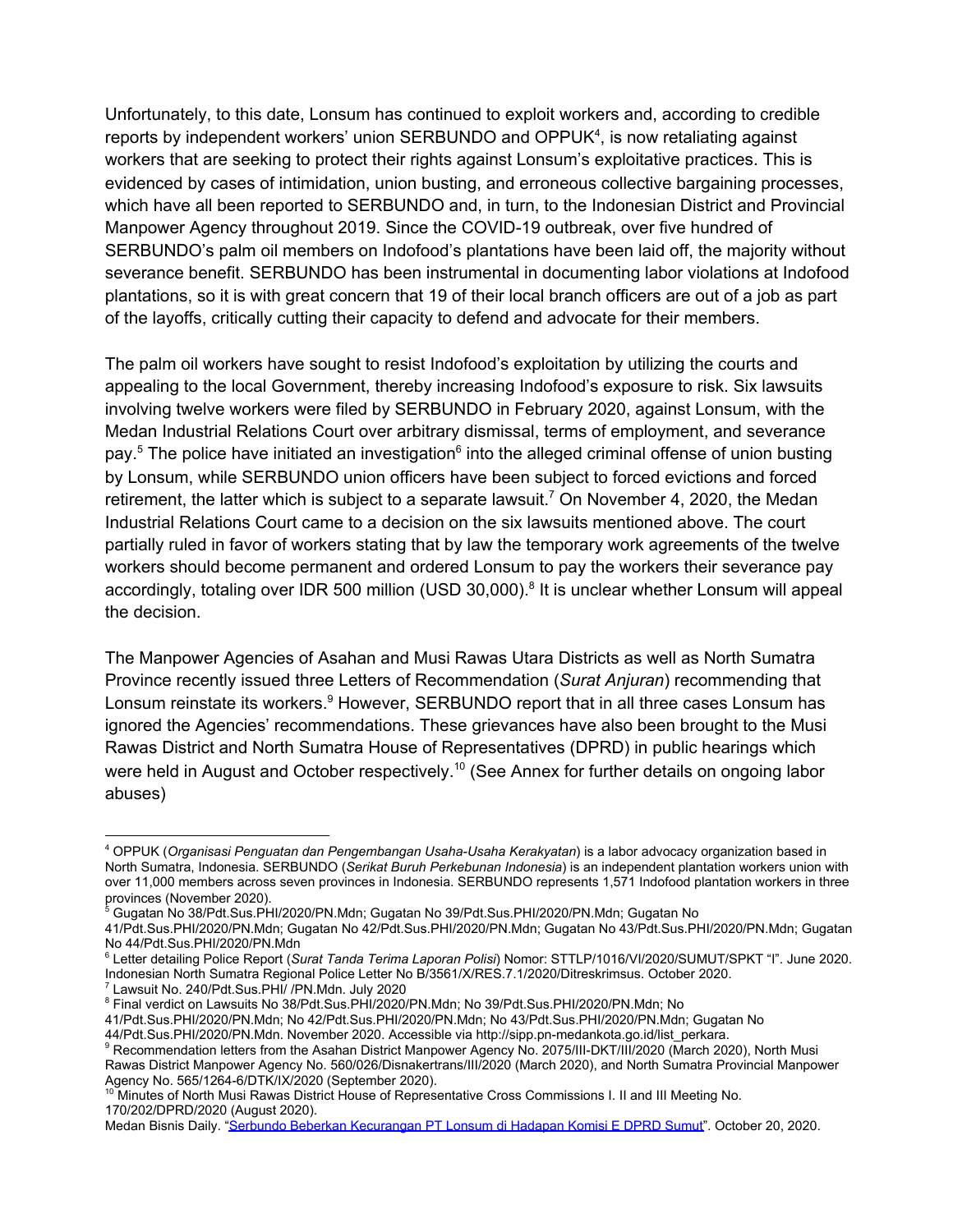Indofood was contacted for comment on these allegations, to which it responded that its subsidiary, Lonsum, "continues to comply with the applicable processes, regulations and Laws of Indonesia in respect to all labour matters and resolves any disputes in accordance with applicable laws, whilst fully respecting workers rights." Indofood has also denied the points raised (in the Annex), claiming they "are both factually false and misleading."

It can be presumed that further financing of Indofood or its group companies will not alleviate the continued exploitation of workers in the name of profit, and will likely be linked to future protests by workers, lawsuits, or other consequences that materially impact Indofood's operations. Such risks are now exacerbated by the Omnibus Law, which has eliminated key safeguards for palm oil workers, and will leave casually employed workers in particular even more economically and socially vulnerable. Should you decide to continue financing Indofood or its group companies, your firm could face significant reputational and financial risk.

Labor abuses in the palm oil sector are prevalent and not limited to Indofood. On September 24th, the Associated Press [reported](https://apnews.com/7b634596270cc6aa7578a062a30423bb) on a new set of allegations of widespread forced labor and human trafficking on the palm oil plantations of FGV Holdings Berhad (FGV) — one of Malaysia's largest palm oil companies. On September 30th, US Customs and Border Protection (CBP) announced a ban on palm oil imported from FGV due to the use of forced labor.

Many of your firms have explicit policies on respecting human rights and upholding workers' rights, which, if applied, should exclude any financing of Indofood or its group companies. Moreover, guidance on [implementing](https://www.oecd.org/daf/inv/mne/due-diligence-for-responsible-corporate-lending-and-securities-underwriting.htm) the OECD Guidelines for Multinational Enterprises notes that a bank which extends financing without making due efforts to prevent or mitigate the harm could be deemed to have contributed to such adverse impacts when adverse impacts were foreseeable and should have been prioritised on the basis of likelihood and severity of the impact. In such instances, a bank is expected to provide for or cooperate in its remediation. This is a likely scenario for any financiers of Indofood or its group companies. The OECD Guidelines are also [applicable](https://mneguidelines.oecd.org/RBC-for-Institutional-Investors.pdf) to investors.

We therefore recommend that your firm exit current financing and steer clear of any future financing to Indofood, its subsidiaries, or any other group companies including Indofood's parent company First Pacific until these problems have been addressed. Should you have any questions or wish to discuss this matter further, please contact us at duediligence@ran.org.

Sincerely,

/wgxCssaoly

Ginger Cassady Executive Director Rainforest Action Network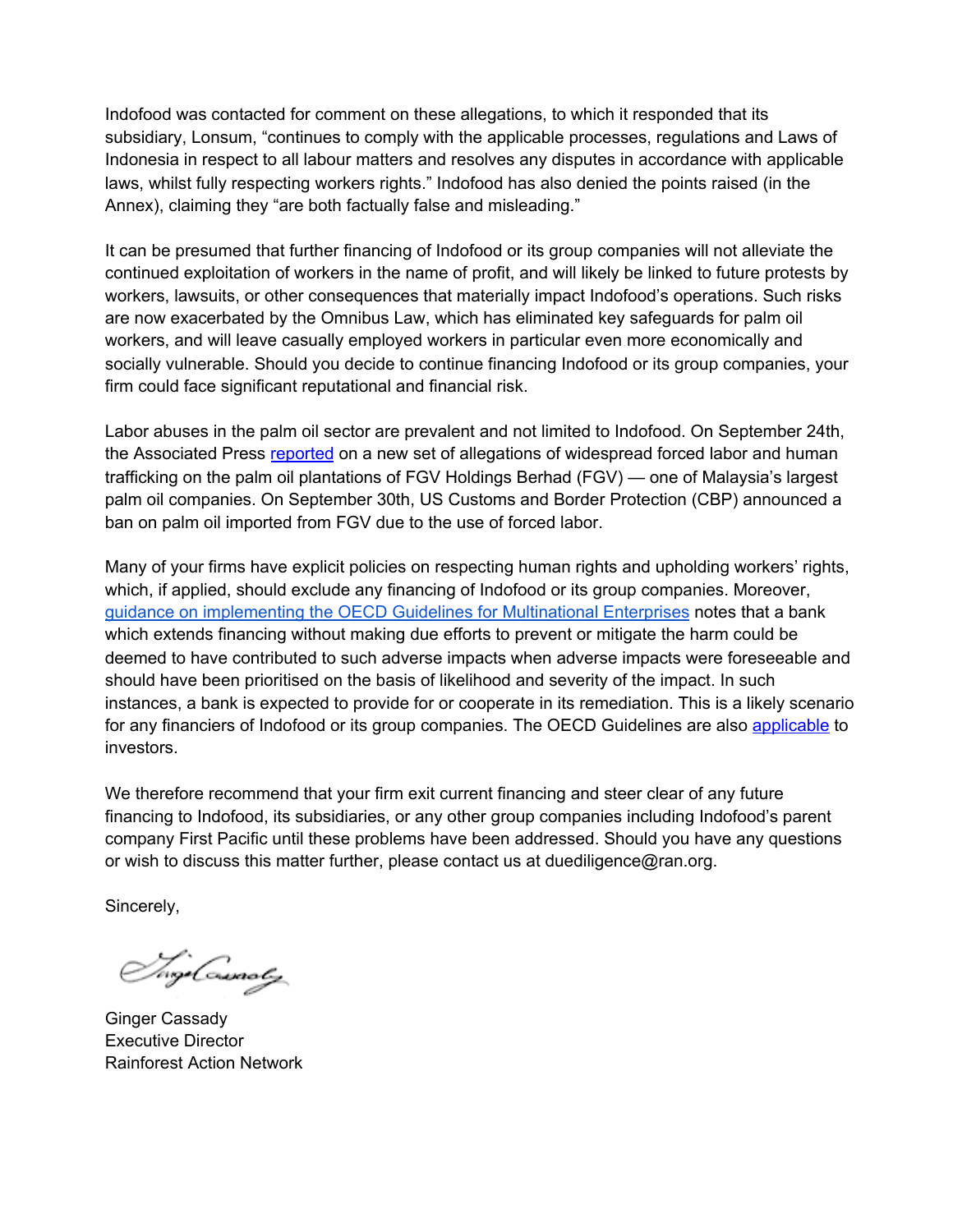## **ANNEX: Allegations of outstanding labor issues at Indofood's Palm Oil Operations**

**This annex details the current complaints of labor violations associated with Indofood's North Sumatra, South Sumatra and East Kalimantan operations. The allegations result from extensive investigations by the independent workers' union SERBUNDO and their interviews with current and former Lonsum workers**:

- 1. **Union busting:** Lonsum dismissed 19 SERBUNDO officers in April<sup>11</sup>, and its management is alleged to have threatened to dismiss workers if they do not withdraw their membership from SERBUNDO, which would be a violation of the right to organize protected under Indonesian Trade Union Law. In June 2020, a palm oil worker reported<sup>12</sup> an instance of intimidation to the North Sumatra Regional Police citing allegations of criminal offences against the right to organize under Article 28 of the Workers/Labor Union Act of 2000. The investigation is ongoing.
- 2. *Alleged arbitrary dismissal***:** According to records and interviews, 567 plantation workers affiliated with SERBUNDO were allegedly laid off between November 2019 and April 2020 for reasons of "efficiency/rationalization" without the approval of the Industrial Relations Dispute Body (*Lembaga Perselisihan Hubungan Industrial*) as mandated by Indonesian Labor Law.<sup>13</sup> In at least two estates,<sup>14</sup> SERBUNDO found that the company had hired new employees between December 2019 and August 2020 after workers were dismissed in this way, putting into question the company's reason for dismissal.<sup>15</sup> Lonsum allegedly refused to engage in bipartite negotiations with SERBUNDO to discuss alternative solutions to dismissal.<sup>16</sup>
- 3. *Severance pay***:** According to data collected by SERBUNDO union officers, of the 567 plantation workers, 477 workers that were employed as casual workers were laid off in circumstances where they were not provided with their entitled severance pay. The workers contend that their severance was contrary to their correct employment status as permanent employees and did not consider the full duration of their employment, with several having worked for Lonsum for over 20 years.<sup>17</sup> The 4 November Industrial Relations Court ruling,<sup>18</sup> referred to in our letter, confirmed all the temporary workers in the case to be permanently employed and ordered Lonsum to pay them severance pay.
- 4. *Contested eviction***:** In July, seven SERBUNDO union officers were given notice by Lonsum to leave their company housing at Begerpang Estate following the termination

<sup>18</sup> Final verdict on Lawsuits No 38/Pdt.Sus.PHI/2020/PN.Mdn; No 39/Pdt.Sus.PHI/2020/PN.Mdn; No

<sup>11</sup> SERBUNDO's membership database, November 2020.

<sup>12</sup> Letter of Police Report (*Surat Tanda Terima Laporan Polisi*) Nomor: STTLP/1016/VI/2020/SUMUT/SPKT "I"

<sup>&</sup>lt;sup>13</sup> Letter No. 032/GE/HRD/XI/2019 from Lonsum to SERBUNDO regarding Workers' Efficiency/Rationalization Program, dated November 2019. Member's reports and worker data, SERBUNDO database, November 2020.

<sup>&</sup>lt;sup>14</sup> Sei Merah and Begerpang Estates in Deli Serdang District, North Sumatra.

<sup>&</sup>lt;sup>15</sup> Photocopy of fixed-term contract agreements of newly hired workers, December 2019.

<sup>&</sup>lt;sup>16</sup> According to the Ministry of Manpower Circular Letter No: SE-907/MEN/PHI-PPHI/X/2004 on the Prevention of Mass Dismissal, termination should be the last resort after other alternatives have been tried. However SERBUNDO received no response to its letter (No. 60/Eks/DPP.SERBUNDO/XI/2019, dated November 2019) requesting to negotiate the termination of workers' contracts from Lonsum.

<sup>&</sup>lt;sup>17</sup> SERBUNDO membership database and interview with workers conducted by SERBUNDO and OPPUK.

<sup>41/</sup>Pdt.Sus.PHI/2020/PN.Mdn; No 42/Pdt.Sus.PHI/2020/PN.Mdn; No 43/Pdt.Sus.PHI/2020/PN.Mdn; Gugatan No 44/Pdt.Sus.PHI/2020/PN.Mdn. November 2020. Accessible via http://sipp.pn-medankota.go.id/list\_perkara.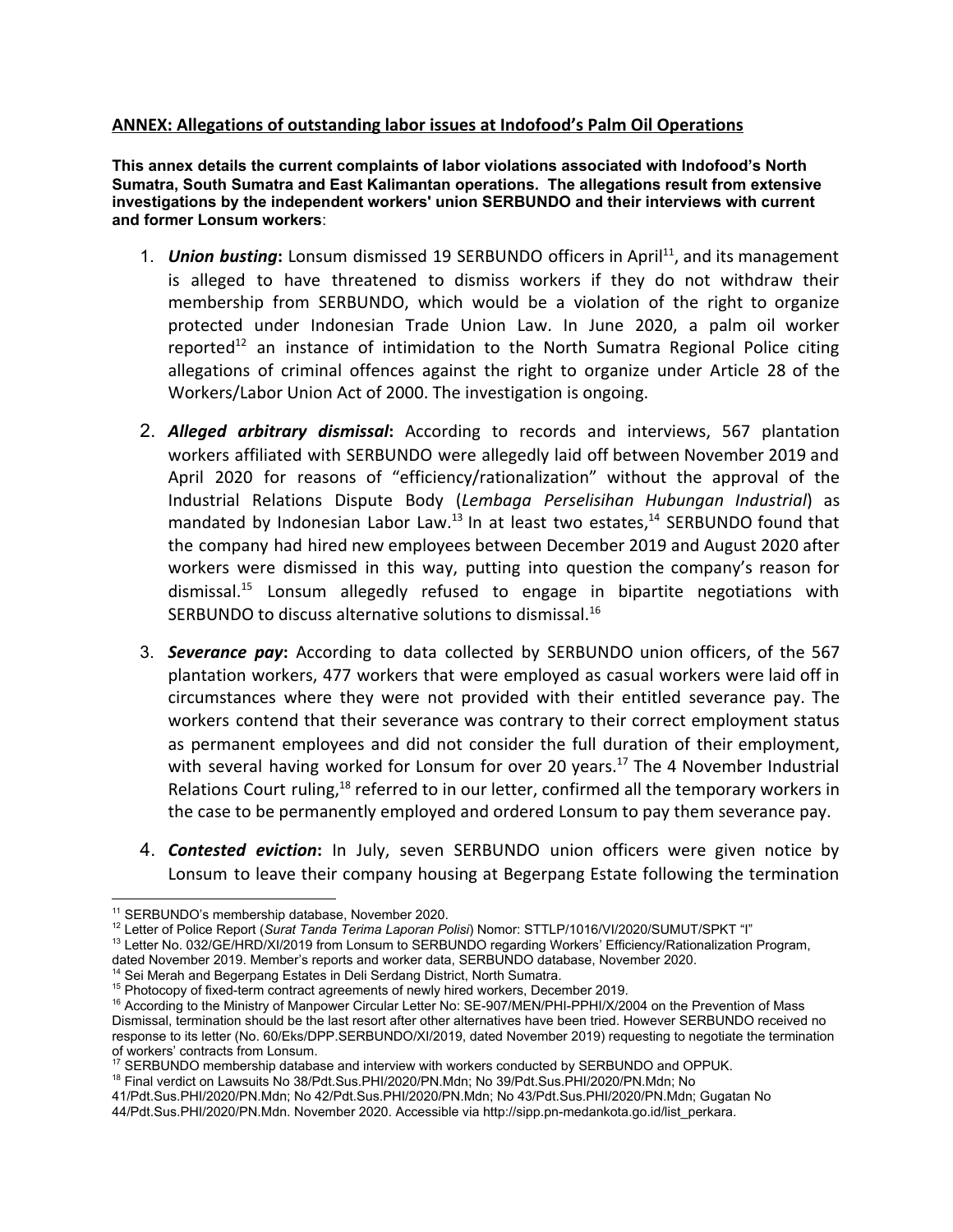of their employment.<sup>19</sup> According to SERBUNDO, the workers refused to leave their housing unless and until the reason for dismissal can be proven legitimate.

- 5. *Unwarranted compulsory retirement:* Lonsum sent letters to at least two SERBUNDO union officers in March 2020, informing them that they will be retired despite their ages being well below the retirement age.<sup>20</sup> The case has been mediated by the government resulting in a recommendation in March 2020 to reinstate the workers.<sup>21</sup> Lonsum refused to accept the recommendation and, in July 2020, SERBUNDO filed a lawsuit in the Medan Industrial Relations Court.<sup>22</sup>
- 6. *Late payment of minimum wage increase***:** Lonsum is alleged not to have paid workers residing in Deli Serdang District their entitled increase to minimum wage from January to June 2020, $^{23}$  until July 2020, in violation of the North Sumatra Governor Decree on Deli Serdang Sectoral Minimum Wage for 2020 for Palm Oil Plantation Workers.<sup>24</sup> Payment below the minimum wage is in violation of Indonesian Labor Law<sup>25</sup> and considered a criminal offence. Only after SERBUNDO members staged a protest to the North Sumatra House of Representatives in July 2020 did Lonsum pay the increase in wages, as confirmed by July 2020 wage slips. According to SERBUNDO, the fine for its late payment has not yet been paid by Lonsum.<sup>26</sup> Failure to do so is considered a criminal offence.<sup>27</sup>
- 7. *Religious bonus/Tunjangan Hari Raya (THR)***:** In a letter to Lonsum from SERBUNDO, the Union alleges that Lonsum paid workers below their entitled annual religious bonus or THR as they were calculated based on 2019 wages instead of the newly increased 2020 wages.<sup>28</sup> According to OPPUK, only after SERBUNDO members staged a protest to the North Sumatra House of Representatives in July 2020 did Lonsum pay workers their religious bonus.
- 8. *Temporary employment***:** As far back as 1997, Lonsum is alleged to have employed harvesters and upkeep workers under short term contracts in North Sumatra, South Sumatra and East Kalimantan<sup>29</sup>. These jobs are considered to be permanent and core to production by civil society organizations.<sup>30</sup> A 2013 Industrial Relations Court Decision in Pekanbaru also ruled harvesting palm oil to be a job that is permanent in nature and

<sup>&</sup>lt;sup>19</sup> London Sumatra Internal Memorandum regarding Notice to Leave Begerpang Estate Employee Housing, July 2020.

<sup>&</sup>lt;sup>20</sup> London Sumatra letters to workers No.056/GME/SE/III/2020 and No.57/GME/SE/III/2020, March 2020.

<sup>&</sup>lt;sup>21</sup> Letter of Recommendation for Asahan District Manpower Agency No. 2075/III-DKT/III/2020, March 2020.

<sup>22</sup> Lawsuit No. 240/Pdt.Sus.PHI/ /PN.Mdn. July 2020.

<sup>&</sup>lt;sup>23</sup> SERBUNDO Letter to Lonsum (June 8, 2020) No.002/Eks/(UMSK) PB SERBUNDO/ PT.PP.Lonsum,Tbk/BGE/VI/2020 on Payment of minimum wage and wage increase for 2020.

<sup>&</sup>lt;sup>24</sup> North Sumatra Governor Decree No: 188.44/14/KPTS/2020 on Deli Serdang Sectoral Minimum Wage for 2020 for Palm Oil Plantation Workers (KBLI:A-01262)

 $^{25}$  Indonesian Labor Law No 13 Year 2003 Articles 88, 89 and 90. Violation of Article 90 is considered a criminal offence as stipulated under Article 185.

 $26$  Government Regulation No. 78 Year 2015 on Wages Article 55 Paragraph 1.

<sup>&</sup>lt;sup>27</sup> Indonesian Labor Law No 13 Year 2003 Article 185 Paragraph (1) junto Article 90 Paragraph (1)

<sup>28</sup> SERBUNDO Letter to Lonsum (June 8, 2020) No.002/Eks/(UMSK) PB SERBUNDO/ PT.PP.Lonsum,Tbk/BGE/VI/2020 on Payment of minimum wage and wage increase for 2020.

 $29$  SERBUNDO membership data (November 2020) and photocopies of workers' short-term contracts.

<sup>&</sup>lt;sup>30</sup> See for example Amnesty International's "The Great Palm Oil [Scandal:](https://www.amnesty.org/en/latest/news/2016/11/palm-oil-global-brands-profiting-from-child-and-forced-labour/) Labor Abuses Behind Big Brand Names" report (2016).